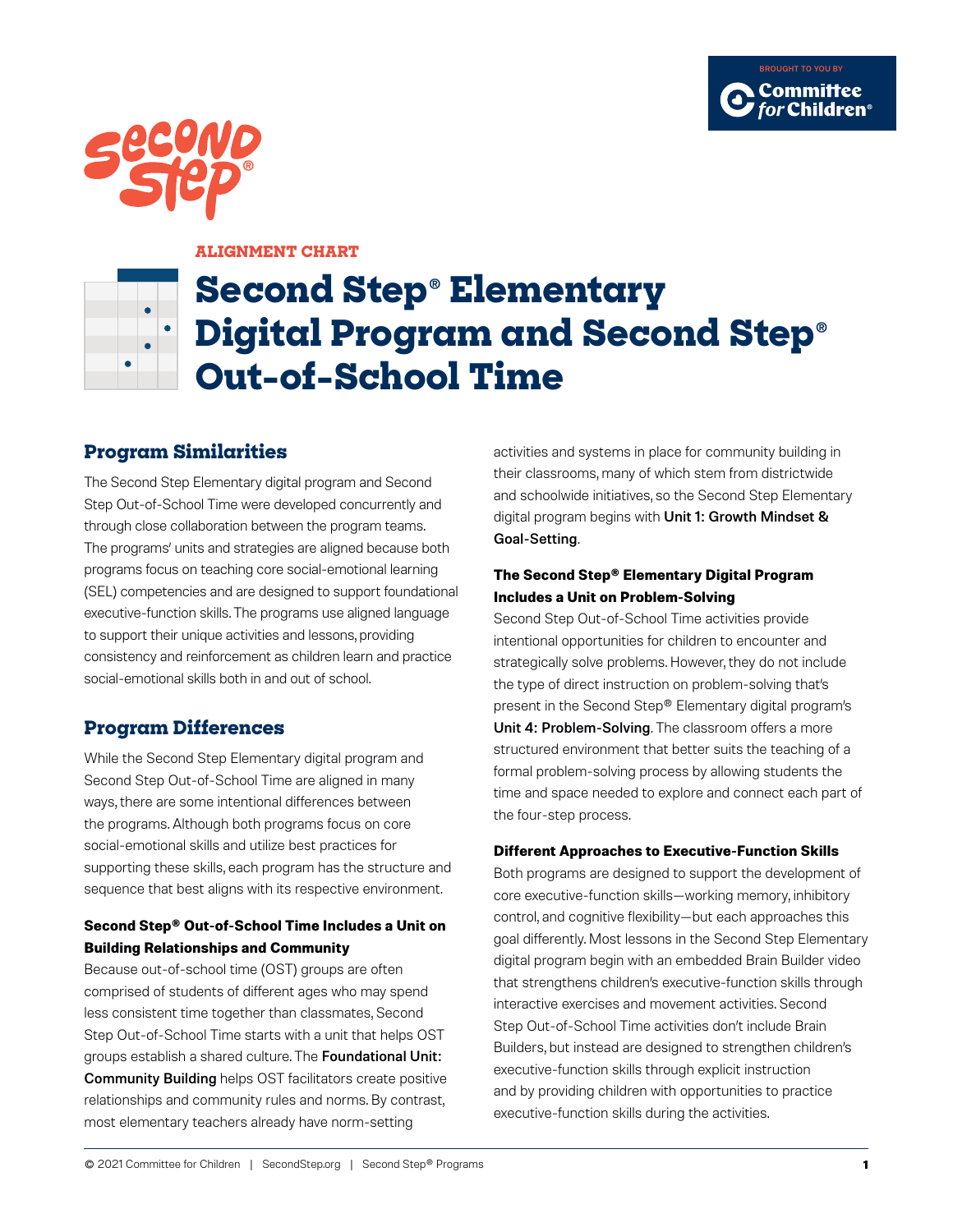# **Alignment of Key Skills in the Second Step**® **Elementary Digital Program and Second Step**® **Out-of-School Time Program**

| <b>Content</b>                                 | <b>Key Skills</b>                                                                              | Second Step®<br><b>Elementary Digital Program</b> | Second Step®<br><b>Out-of-School Time</b> |
|------------------------------------------------|------------------------------------------------------------------------------------------------|---------------------------------------------------|-------------------------------------------|
| Executive-<br><b>Function</b><br><b>Skills</b> | Working memory                                                                                 |                                                   |                                           |
|                                                | Inhibitory control                                                                             |                                                   |                                           |
|                                                | Cognitive flexibility                                                                          |                                                   |                                           |
| <b>Community Building</b>                      | Collaboratively create and follow community<br>rules and group norms                           |                                                   |                                           |
|                                                | Pay attention and listen to others to<br>learn about them                                      |                                                   |                                           |
|                                                | Participate in their community by<br>sharing ideas, working together, and<br>supporting others |                                                   |                                           |
| Mindset & Goal-Setting<br>Growth               | Focus attention to learn, stay safe, and ignore<br>distractions                                |                                                   |                                           |
|                                                | Persevere through challenges                                                                   |                                                   |                                           |
|                                                | Improve skills through practice and effort                                                     |                                                   |                                           |
|                                                | Understand that mistakes are part of<br>learning and how to handle them                        |                                                   |                                           |
|                                                | Encourage one's self and others when<br>mistakes are made (using growth<br>mindset language)   |                                                   |                                           |
|                                                | Set goals and make plans to reach a goal                                                       |                                                   |                                           |
|                                                | Monitor progress and modify a plan to<br>reach a goal                                          |                                                   |                                           |
|                                                | Understand that the brain can grow<br>and change when they learn and<br>practice new skills    | V                                                 |                                           |
|                                                | Share their skills with others in<br>their community                                           |                                                   |                                           |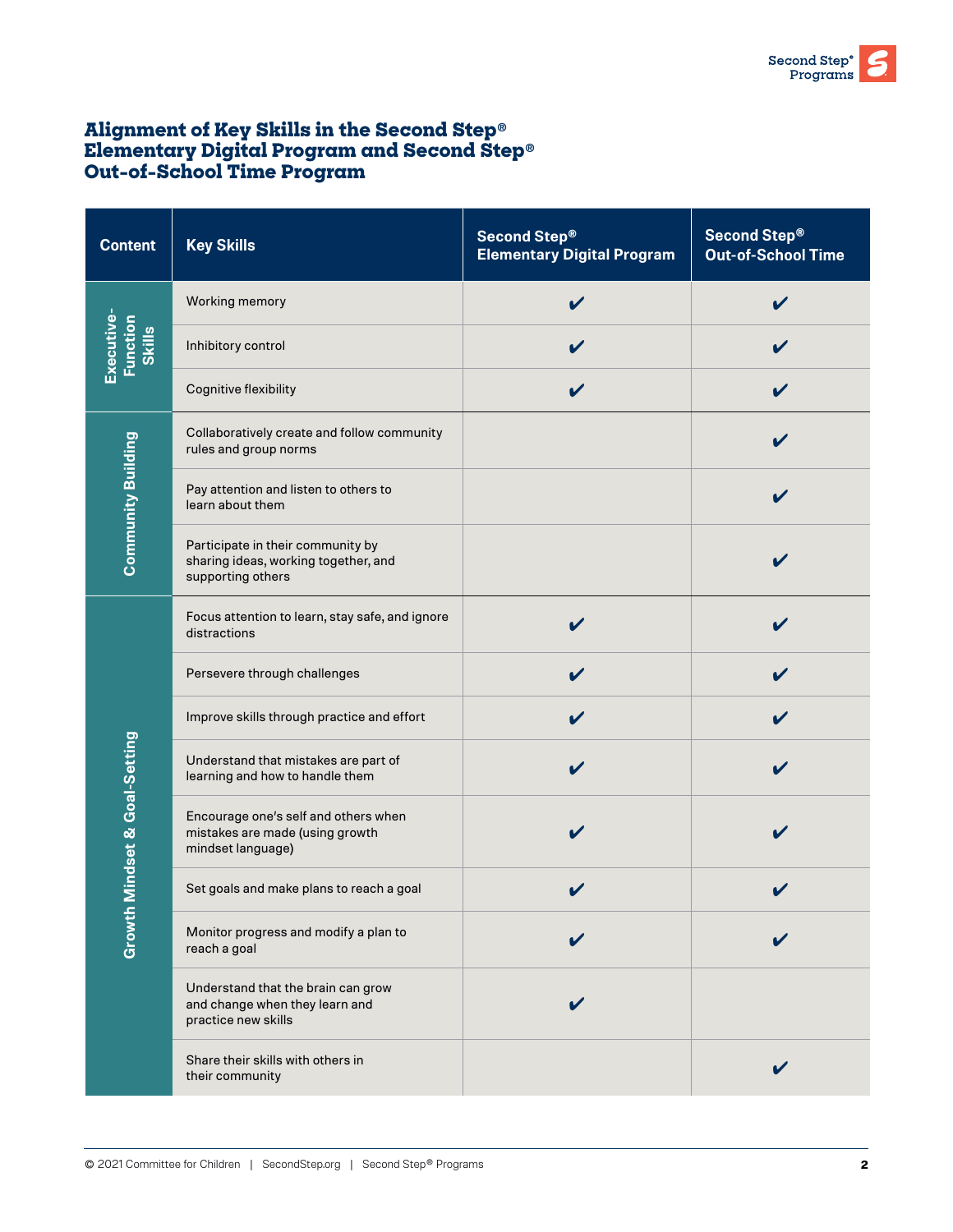| <b>Content</b>                          | <b>Key Skills</b>                                                                                   | <b>Second Step®</b><br><b>Elementary Digital Program</b> | Second Step®<br><b>Out-of-School Time</b> |
|-----------------------------------------|-----------------------------------------------------------------------------------------------------|----------------------------------------------------------|-------------------------------------------|
| Growth<br>Mindset<br>& Goal-<br>Setting | Support others to achieve individual and<br>group goals                                             |                                                          |                                           |
|                                         | Collaborate to reach goals and complete<br>challenges as a community                                |                                                          |                                           |
| <b>Emotion Management</b>               | Identify and understand one's own emotions                                                          |                                                          |                                           |
|                                         | Recognize and identify emotions in others                                                           |                                                          |                                           |
|                                         | Understand that all emotions are okay and<br>give them information                                  | V                                                        |                                           |
|                                         | Recognize that strong emotions can<br>make it difficult to think clearly and make<br>good decisions |                                                          |                                           |
|                                         | Recognize strong emotions                                                                           | V                                                        |                                           |
|                                         | Recognize when their emotions are<br>getting stronger                                               |                                                          |                                           |
|                                         | Anticipate and plan for situations that cause<br>strong feelings                                    |                                                          |                                           |
|                                         | Manage strong emotions by using strategies<br>to feel calm                                          |                                                          |                                           |
| ဖွ<br>Empathy & Kindnes                 | Recognize kindness and ways to act kindly<br>toward others                                          |                                                          |                                           |
|                                         | Develop empathy for others                                                                          |                                                          |                                           |
|                                         | Take others' perspectives                                                                           |                                                          |                                           |
|                                         | Identify how kindness and empathy can help<br>a community                                           |                                                          |                                           |
|                                         | Act with empathy                                                                                    |                                                          |                                           |
|                                         | Understand the impact empathy and<br>kindness can have on others                                    |                                                          |                                           |